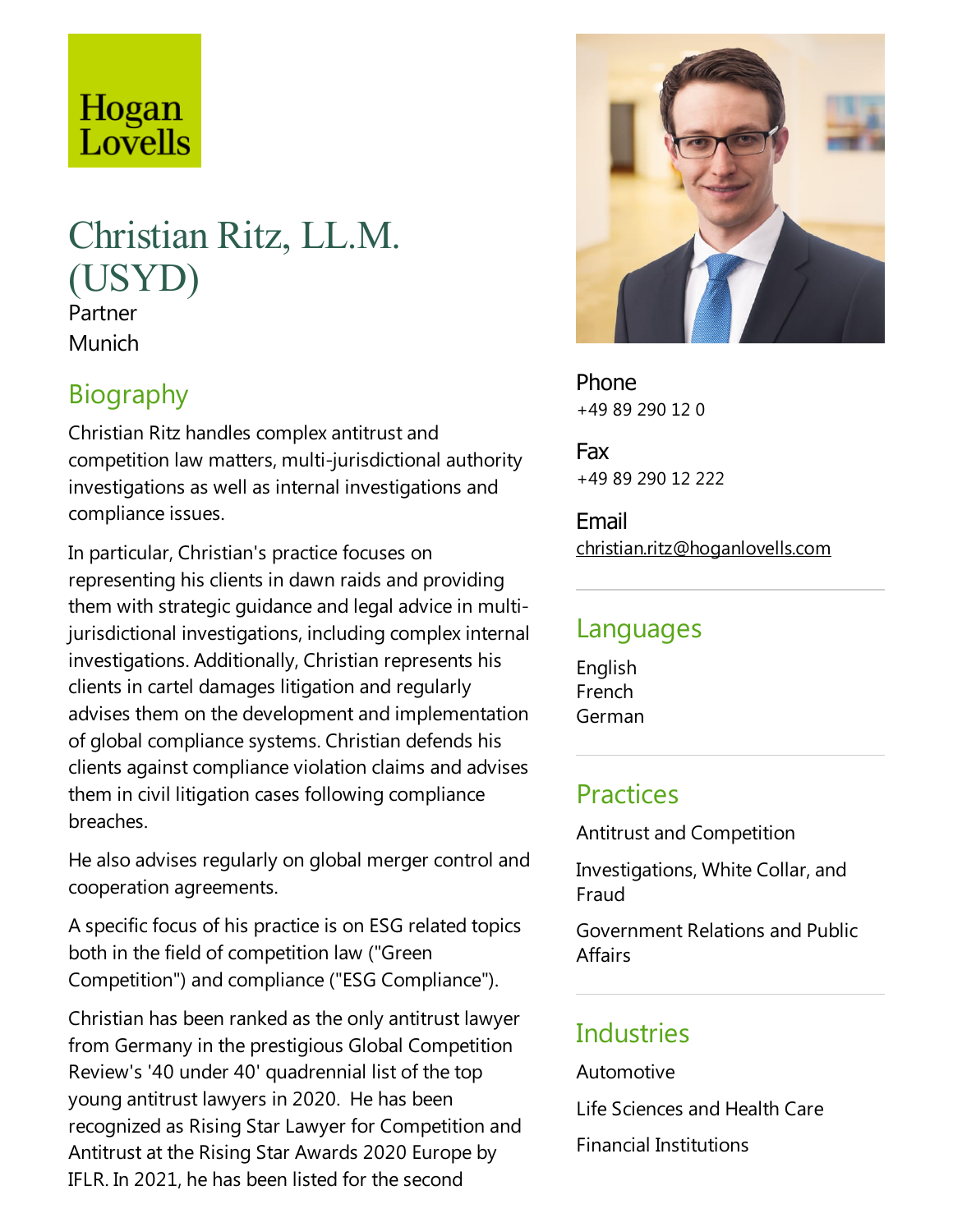consecutive time by prestigious German journal WirtschaftsWoche among the most renowned antitrust and competition lawyers in Germany.

Christian undertook his legal education at the RheinischeFriedrich-Wilhelms-Universität Bonn and the Université Paris-Sud, France. He obtained a Master of Laws degree (LL.M.) from the University of Sydney, Australia.

Christian publishes and speaks regularly on topical issues in the field of antitrust, investigations and compliance.

#### Representative experience

Advising a leading international company in the energy sector on all aspects of global merger control, cooperation agreements, and antitrust compliance.

Advising German DAX 40 company in dawn raids and cartel investigation by the EU Commission.

Advising an international life sciences and medical devices corporation on all aspects of EU competition law, including merger control, cooperation agreements, and antitrust compliance.

Advising German DAX 40 company in dawn raids and cartel investigation by the German FCO.

Advising an international pharmaceutical corporation on potential cooperation projects with a competitor.

Advising a leading international healthcare corporation on the development of their antitrust compliance program.

Advising major international beverages producer regarding horizontal and vertical cooperations.

Representing major US pharmaceutical company in preliminary ruling proceedings before the CJEU. $*$ 

Advising major German OEM in the automotive sector regarding worldwide distribution agreements.

\*Matter handled prior to joining Hogan Lovells.

Consumer

Aerospace and Defense

## Areas of focus

Abuse of Dominance and Restrictive **Practices** 

Agency Investigations

Antitrust and Competition Litigation

Cartel Investigations

Competition Compliance

# Education and admissions

## Education

Second State Exam in Law, Appellate Court of Berlin/Brandenburg, 2012

LL.M., University of Sydney, 2010

First State Exam in Law, University of Bonn, 2009

# **Memberships**

Studienvereinigung Kartellrecht (German Association for Antitrust Law)